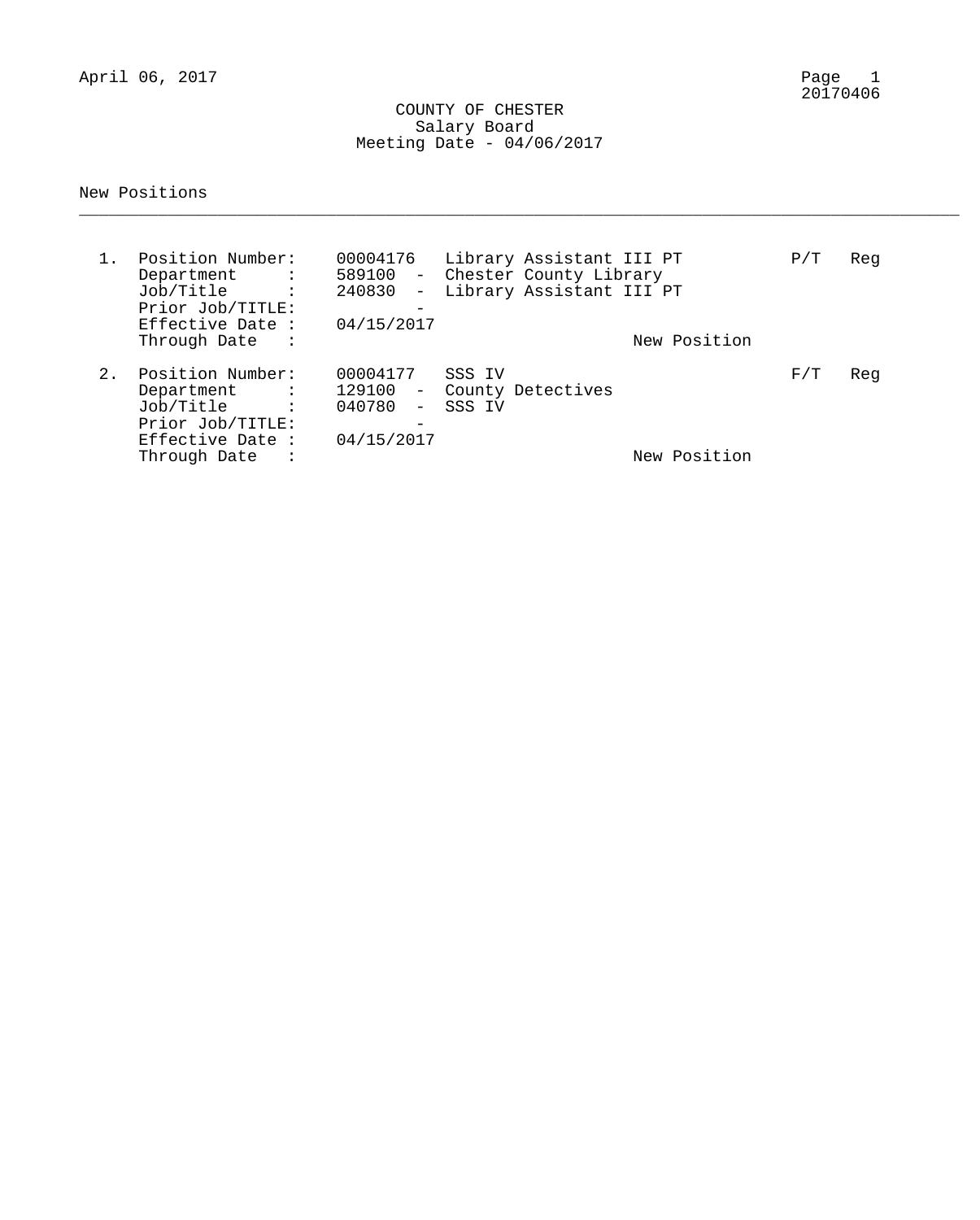### COUNTY OF CHESTER Salary Board Meeting Date - 04/06/2017

\_\_\_\_\_\_\_\_\_\_\_\_\_\_\_\_\_\_\_\_\_\_\_\_\_\_\_\_\_\_\_\_\_\_\_\_\_\_\_\_\_\_\_\_\_\_\_\_\_\_\_\_\_\_\_\_\_\_\_\_\_\_\_\_\_\_\_\_\_\_\_\_\_\_\_\_\_\_\_\_

# Position Change

| 3. | Position Number:<br>Department<br>JOB/TITLE<br>Prior Job/TITLE:<br>Effective Date :                   | 00000422<br>221000<br>$\sim$<br>020861<br>$-$<br>040360<br>$\sim$ $ \sim$<br>04/15/2017                               | Clerical Supervisor I<br>Adult Probation<br>Clerical Supervisor I<br>SSS VI<br>Job Re-Classification                        | F/T | Reg |
|----|-------------------------------------------------------------------------------------------------------|-----------------------------------------------------------------------------------------------------------------------|-----------------------------------------------------------------------------------------------------------------------------|-----|-----|
| 4. | Position Number:<br>Department<br>JOB/TITLE<br>Prior Job/TITLE:<br>Effective Date :                   | 00000663<br>465200<br>040220<br>041668<br>$-$<br>04/15/2017                                                           | Dietician Technician<br>Pocopson Dieticians<br>Dietician Technician<br>Food Service Clerk<br>Job Re-Classification          | F/T | Reg |
| 5. | Position Number:<br>Department<br>JOB/TITLE<br>$\ddot{\cdot}$<br>Prior Job/TITLE:<br>Effective Date : | 00000781<br>461210<br>030671<br>040262<br>$\equiv$<br>04/15/2017                                                      | Registered Nurse<br>Pocopson Nursing Care<br>Registered Nurse<br>LPN<br>Job Re-Classification                               | F/T | Reg |
| б. | Position Number:<br>Department<br>JOB/TITLE<br>Prior Job/TITLE:<br>Effective Date :                   | 00000899<br>$251200 -$<br>040202<br>$-$<br>040200<br>$\frac{1}{2}$<br>04/15/2017                                      | Telecommunicator IV<br>Public Safety Communications<br>Telecommunicator IV<br>Telecommunicator III<br>Job Re-Classification | F/T | Reg |
| 7. | Position Number:<br>Department<br>JOB/TITLE<br>Prior Job/TITLE:<br>Effective Date :                   | 00001083<br>461210<br>$ \,$<br>030671<br>$ \,$<br>040262<br>$-$<br>04/15/2017                                         | Registered Nurse<br>Pocopson Nursing Care<br>Registered Nurse<br>LPN<br>Job Re-Classification                               | F/T | Reg |
| 8. | Position Number:<br>Department<br>JOB/TITLE<br>Prior Job/TITLE:<br>Effective Date :                   | 00001271<br>251200<br>$\overline{\phantom{0}}$<br>040202<br>$\overline{\phantom{0}}$<br>040200<br>$ \,$<br>04/15/2017 | Telecommunicator IV<br>Public Safety Communications<br>Telecommunicator IV<br>Telecommunicator III<br>Job Re-Classification | F/T | Reg |
| 9. | Position Number:<br>Department<br>JOB/TITLE<br>$\ddot{\cdot}$<br>Prior Job/TITLE:<br>Effective Date : | 00001332<br>251200<br>040202<br>$-$<br>040200<br>$-$<br>04/15/2017                                                    | Telecommunicator IV<br>Public Safety Communications<br>Telecommunicator IV<br>Telecommunicator III<br>Job Re-Classification | F/T | Reg |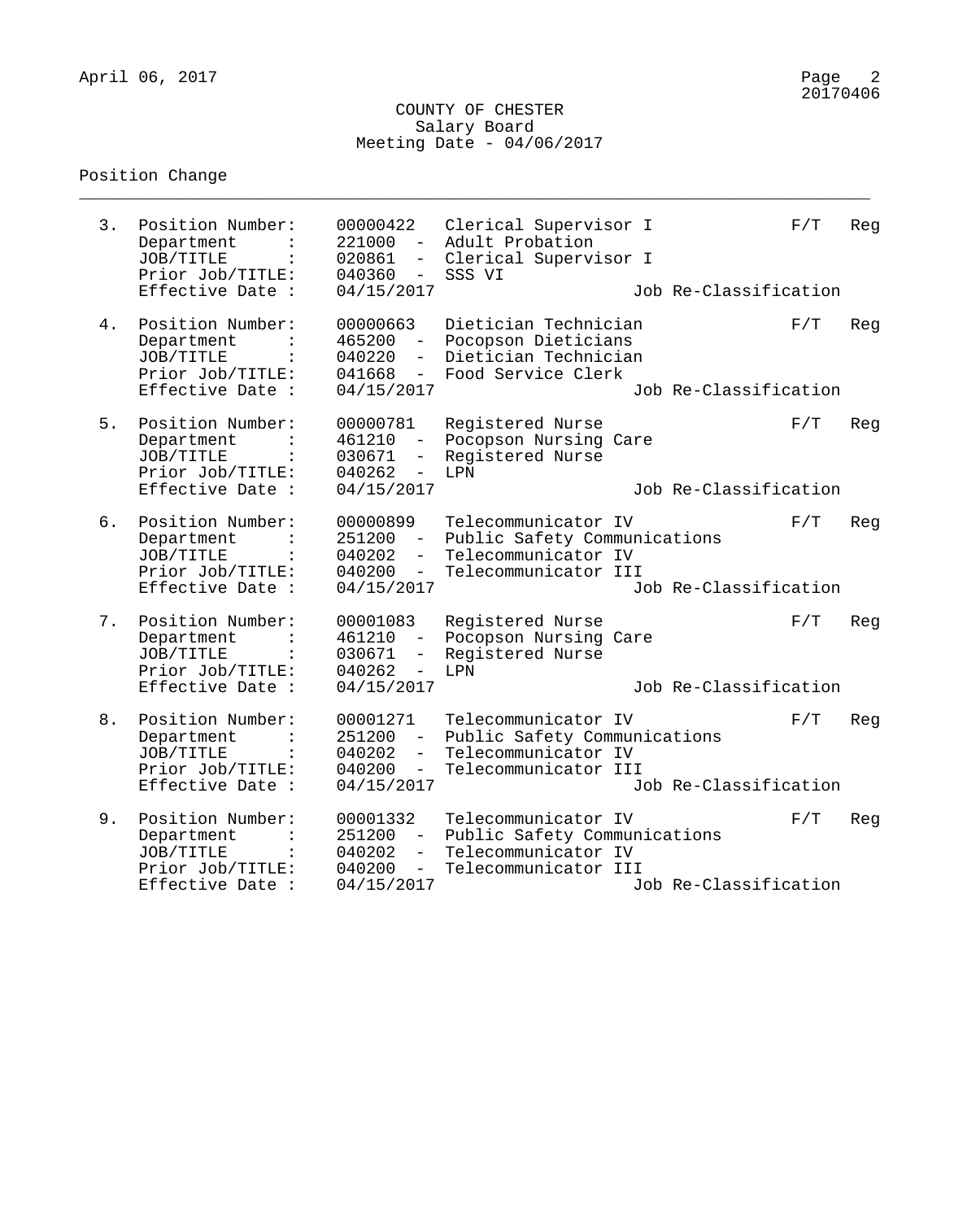### COUNTY OF CHESTER Salary Board Meeting Date - 04/06/2017

\_\_\_\_\_\_\_\_\_\_\_\_\_\_\_\_\_\_\_\_\_\_\_\_\_\_\_\_\_\_\_\_\_\_\_\_\_\_\_\_\_\_\_\_\_\_\_\_\_\_\_\_\_\_\_\_\_\_\_\_\_\_\_\_\_\_\_\_\_\_\_\_\_\_\_\_\_\_\_\_

# Position Change

| 10. | Position Number:<br>Department :<br>JOB/TITLE :<br>Prior Job/TITLE:<br>Effective Date :                        | 00001659<br>478210 -<br>041120<br>$\sim$ $-$<br>04/15/2017 | Nutritionist<br>Nursing<br>030651 - Nutritionist<br>SSS III<br>Job Re-Classification                           | F/T | Reg |
|-----|----------------------------------------------------------------------------------------------------------------|------------------------------------------------------------|----------------------------------------------------------------------------------------------------------------|-----|-----|
| 11. | Position Number:<br>Department :<br>JOB/TITLE :<br>Prior Job/TITLE:<br>Effective Date :                        | 00002067<br>461210 -<br>$040262 -$<br>04/15/2017           | LPN Wound Care Nurse<br>Pocopson Nursing Care<br>040269 - LPN Wound Care Nurse<br>LPN<br>Job Re-Classification | F/T | Reg |
|     |                                                                                                                |                                                            |                                                                                                                |     |     |
| 12. | Position Number:<br>Department<br>JOB/TITLE :<br>Prior Job/TITLE:                                              | 00004070<br>251200 -<br>240330<br>$\sim$                   | Telecommunicator IV<br>Public Safety Communications<br>240203 - Telecommunicator IV<br>Telecommunicator II     | P/T | Reg |
|     | Effective Date :                                                                                               | 04/15/2017                                                 | Job Re-Classification                                                                                          |     |     |
| 13. | Position Number:<br>Department<br>$\sim$ $\sim$ $\sim$ $\sim$ $\sim$<br>JOB/TITLE :<br>Prior Job/TITLE: 806680 | 00002445<br>465100<br>$\sim$<br>041671<br>$  \,$<br>$\sim$ | Dietary Aide<br>Pocopson Food & Dietary<br>Dietary Aide<br>Housekeeper                                         | F/T | Reg |
|     | Effective Date :                                                                                               | 04/15/2017                                                 | $P/T$ to $F/T$ - 11th or after                                                                                 |     |     |